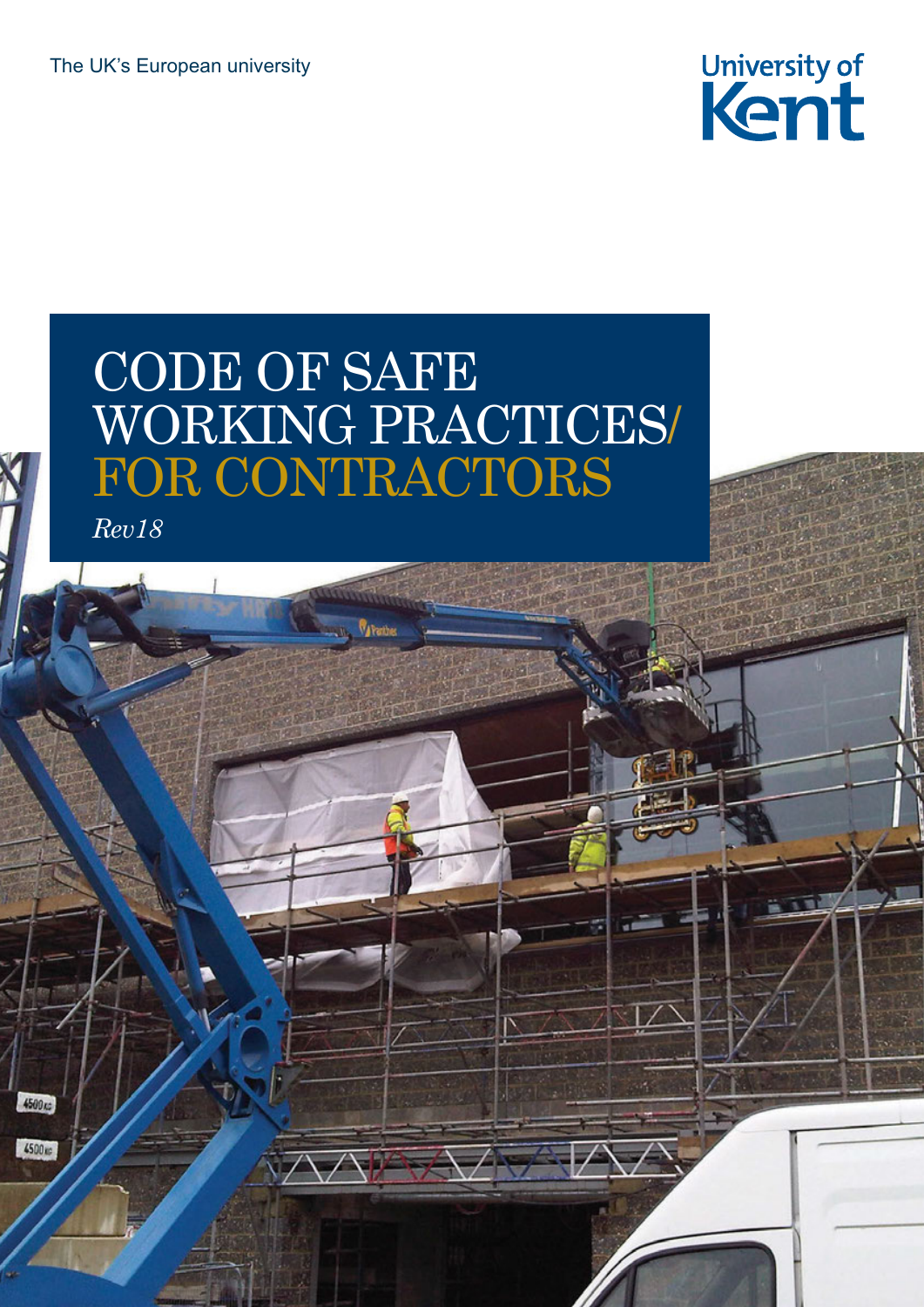# DOCUMENT HISTORY

| <b>Document</b><br>revision | <b>Date</b> | <b>Description of amendments</b>                                                                                                                                                                                                                                                                                                                                                                                                                                                                        | <b>Revision</b><br>author |
|-----------------------------|-------------|---------------------------------------------------------------------------------------------------------------------------------------------------------------------------------------------------------------------------------------------------------------------------------------------------------------------------------------------------------------------------------------------------------------------------------------------------------------------------------------------------------|---------------------------|
| $\mathbf{1}$                | 05/2003     | <b>Estates Department review</b>                                                                                                                                                                                                                                                                                                                                                                                                                                                                        | <b>MA</b>                 |
| $\overline{2}$              | 06/2003     | Health and Safety Department Review                                                                                                                                                                                                                                                                                                                                                                                                                                                                     | <b>MA</b>                 |
| 3                           | 06/2004     | <b>Annual Review</b>                                                                                                                                                                                                                                                                                                                                                                                                                                                                                    | <b>RK</b>                 |
| $\overline{4}$              | 06/2005     | Annual Review                                                                                                                                                                                                                                                                                                                                                                                                                                                                                           | <b>RK</b>                 |
| 5                           | 06/2006     | <b>Annual Review</b>                                                                                                                                                                                                                                                                                                                                                                                                                                                                                    | <b>RK</b>                 |
| 6                           | 03/2007     | Annual Review                                                                                                                                                                                                                                                                                                                                                                                                                                                                                           | <b>RK</b>                 |
| $\overline{7}$              | 10/2008     | <b>Annual Review</b>                                                                                                                                                                                                                                                                                                                                                                                                                                                                                    | <b>RK</b>                 |
| 8                           | 12/2009     | Annual Review                                                                                                                                                                                                                                                                                                                                                                                                                                                                                           | <b>RK</b>                 |
| $\overline{9}$              | 02/2010     | <b>Annual Review</b>                                                                                                                                                                                                                                                                                                                                                                                                                                                                                    | <b>RK</b>                 |
| 10                          | 03/2011     | Annual Review                                                                                                                                                                                                                                                                                                                                                                                                                                                                                           | <b>RK</b>                 |
| 11                          | 03/2012     | <b>Annual Review</b>                                                                                                                                                                                                                                                                                                                                                                                                                                                                                    | <b>RK</b>                 |
| 12                          | 02/2013     | Annual Review                                                                                                                                                                                                                                                                                                                                                                                                                                                                                           | <b>RK</b>                 |
| 13                          | 04/2014     | <b>Annual Review</b>                                                                                                                                                                                                                                                                                                                                                                                                                                                                                    | <b>RK</b>                 |
| 14                          | 04/2015     | Annual Review                                                                                                                                                                                                                                                                                                                                                                                                                                                                                           | <b>RK</b>                 |
| 15                          | 01/2017     | Updated table of contents format, revised element numbering,<br>Rev number included on front sheet for document control.<br>Document format standardised against Estates Policy format.<br>Document 3 tier sign-off included. Corrected document grammar.<br>Updated section 1.2, 1.4, 1.5, 2.1, 2.5, 2.13, Added 2.11<br>Environmental protection. Added 2.21 Waste. Updates and<br>additions to 2.14 Fire, added 1.6 Parking information. Added 2.1<br>Sign in/out and Appendix I, instruction sheet. | <b>MC</b>                 |
| 16                          | 06/2017     | Updated section 2.2 on permits to work in occupied areas                                                                                                                                                                                                                                                                                                                                                                                                                                                | <b>HDE</b>                |
| 17                          | 07/2017     | Updates to section 1.4 wording, 2.2 permits                                                                                                                                                                                                                                                                                                                                                                                                                                                             | <b>RM</b>                 |
| 18                          | 01/08/17    | Updates to sections 2.10, 2.11, 1.4, updated acceptance form                                                                                                                                                                                                                                                                                                                                                                                                                                            | <b>MC</b>                 |

| <b>Position title</b>                                  | <b>Name</b>      | <b>Signature</b> | <b>Date</b>   |
|--------------------------------------------------------|------------------|------------------|---------------|
| <b>Estates Department Health</b><br>and Safety Advisor | Matthew Cheney   |                  | 1 August 2017 |
| Deputy Director of Estates<br>(Campus Services)        | Helen Ellis      |                  | 1 August 2017 |
| Director of Estates                                    | Peter Czarnomski |                  | 1 August 2017 |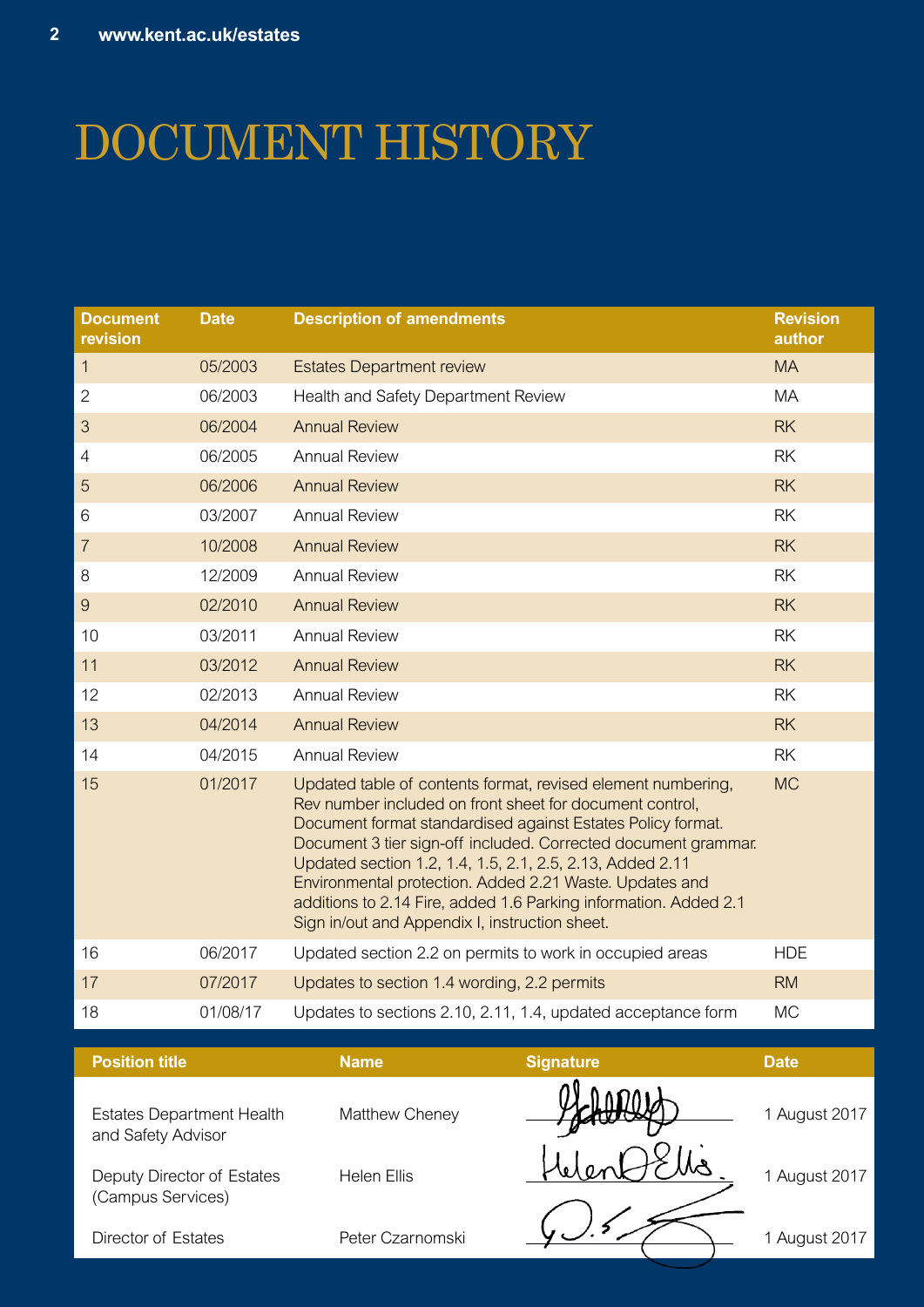## **CONTENTS**

#### **Section 1: Code of Safe Working Practices for Contractors**

- 1.1 Introduction
- 1.2 Purpose of the Code
- 1.3 Communication
- 1.4 Risk assessments and method statements
- 1.5 Commencement of work
- 1.6 Parking and site locations
	- 1.6.1 Canterbury campus
	- 1.6.2 Medway campus

#### **Section 2: Guidance of safe working practices**

- 2.1 Signing in/out (site specific)
- 2.2 Permits to Work<br>2.3 Services
- **Services**
- 2.4 Tools and equipment
- 2.5 Guards, fences, screens and enclosures
- 2.6 Work above ground
- 2.7 Work below ground
- 2.8 Entry into confined spaces
- 2.9 Personal Protective Equipment (PPE)
- 2.10 Control of pollution
- 2.11 Environmental protection
- 2.12 Asbestos
- 2.13 Road safety
- 2.14 Fire safety and emergency procedures
- 2.15 Emergency calls for Fire and Ambulance
- 2.16 Reporting of accidents and dangerous occurrences
- 2.17 Departmental rules
- 2.18 Safety and warning signs
- 2.19 Hazardous and harmful substances
- 2.20 Welfare facilities
- 2.21 Waste

#### **Appendices**

Appendix I – Electronic contractor signing in/out instructions (Canterbury campus)

#### **Acceptance form**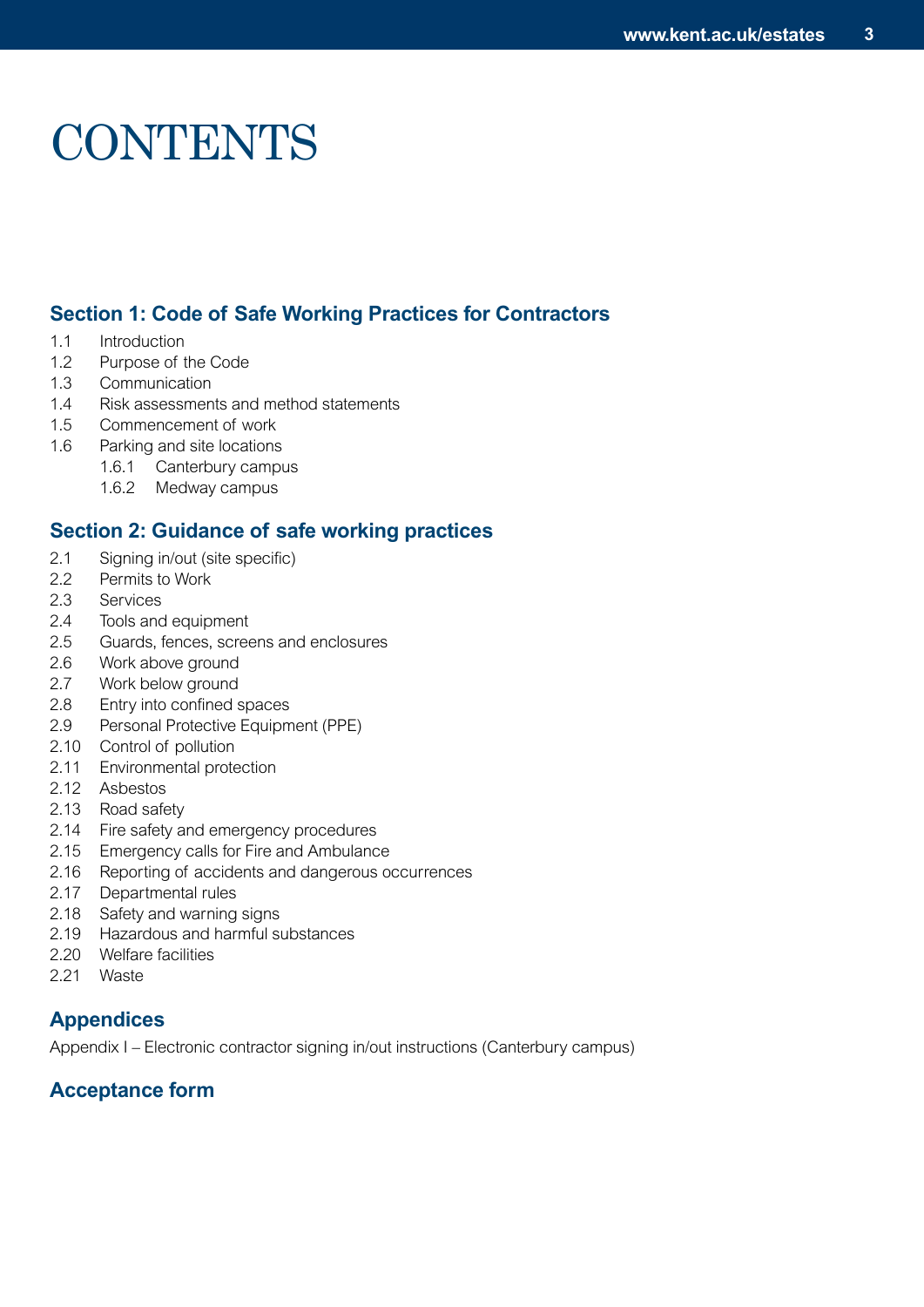### SECTION 1: ESTATES CODE OF SAFE WORKING PRACTICES FOR **CONTRACTORS**

#### **1.1 Introduction**

The University has a statutory duty to ensure, so far as is reasonably practicable, the health, safety and welfare of all its employees, students, visitors and others who may be affected by its undertaking.

The University's Health and Safety Policy recognises this duty, and due to the range of work activities carried out on University premises, by contractors, it has in place this Code of Safe Working Practice. This Code of Practice does not in any way relieve the contractor of their legal obligation to comply with all Statutory Provisions.

A contractor is by definition; a person or firm that undertakes a contract to provide materials or labour to perform a service or do a job.

#### **1.2 Purpose of the Code**

This Code applies to all work undertaken by Contractors associated with new buildings, alterations to, adaptation of, or extensions to existing buildings, or site installations and other works, the maintenance of buildings, properties and sites owned or occupied by the University and to the modification or maintenance of equipment held in University departments.

The Code of Practice has been prepared to assist contractors and their employees to work safely within the University and to prevent accidents and injuries to themselves, University employees, students, visitors and others. Contractors are to be reminded that persons with sight, hearing and mobility impairments are to be expected in the vicinity at any time.

The observance of the Code of Practice does not in any way relieve contractors of their own legal and contractual obligations.

For all construction projects, the requirements of the Construction (Design and Management) Regulations 2015 will be implemented.

It is the contractor's responsibility to ensure that all of their employees, and those of their sub contractors, who will be working within the University estates are aware of the requirements of the Code and the Health and Safety rules of the department or area in which they are working.

Contractors or their sub-contractors in complying with this Code shall make no requests for additional expenditure. **Failure to comply with the requirements of this Code will prejudice contractors from being awarded future work by the University.**

#### **1.3 Communication**

In all cases health and safety will be dependent on the establishment of good communications between the contractor and their point of contact within the University. This will be the job owner who is responsible for over seeing all aspects of the project or maintenance services from start to finish and is often the person named on the official order or the nominated project officer. This point of contact is described throughout this code as the 'University Representative'.

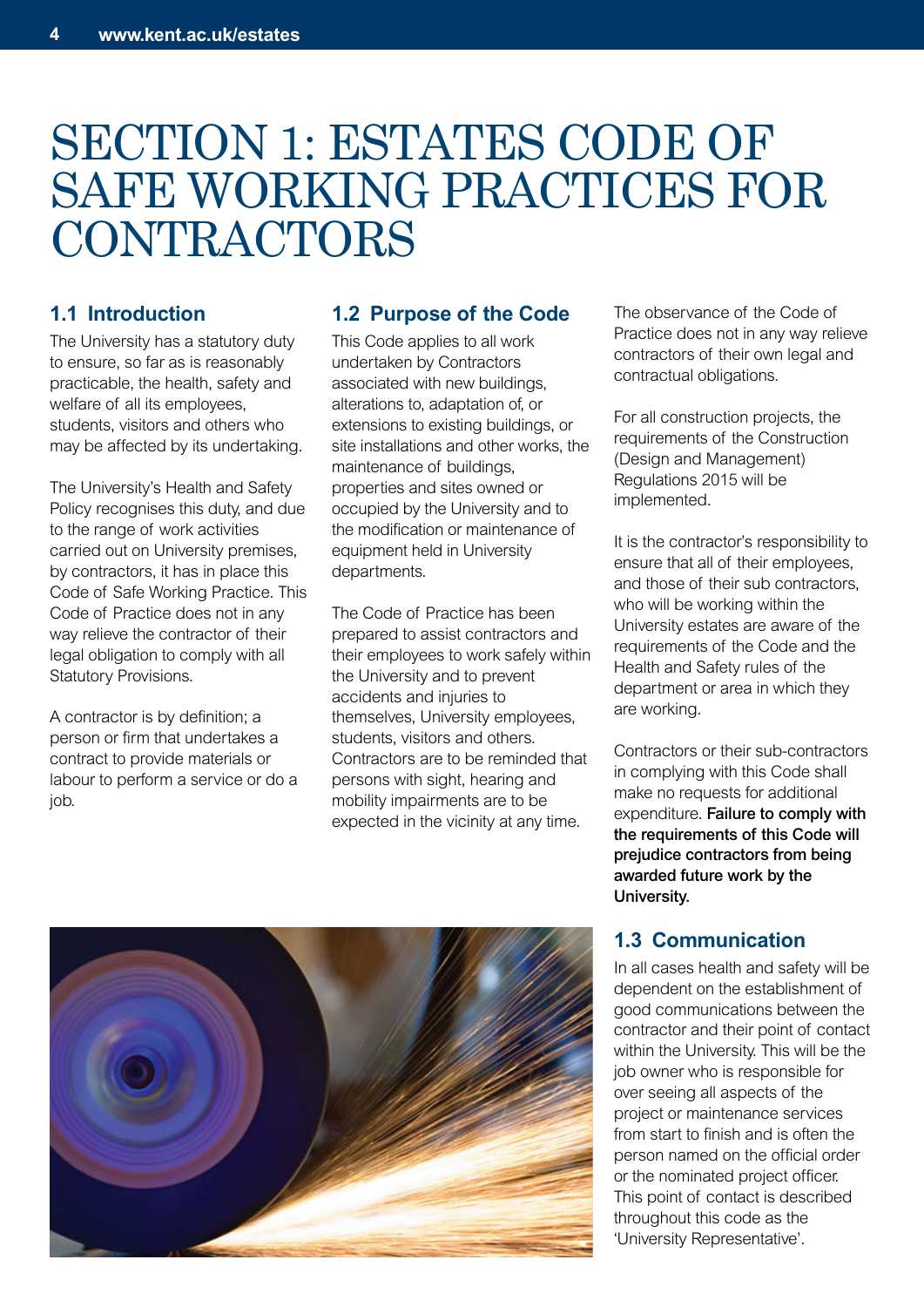In any case of doubt regarding the application of this code or in any circumstances affecting safe working practice not covered by the code, advice should be sought from the University Representative.

#### **1.4 Risk Assessments and Method Statements**

Before any work commences the contractor shall prepare a written Method Statement detailing how the works will be completed and how any risks identified in their Assessment will be mitigated. The contractor must also complete a job specific risk assessment for the works to be carried out.

Where works are planned to take place in any occupied areas where staff or students may be present then the contractor must include this additional specific risk within their risk assessment and identify adequate measures of control. The method statement must also include specific detail on the segregation method of University staff and students from the area of works.

Both the Method Statement and Risk Assessment (produced by the contractor) must be provided to the University Representative for review. This must be at least 24 hours prior to any complex maintenance works, and for projects these documents must be submitted at least 5 working days before the start date. Where low risk repetitive maintenance work is undertaken a generic RA and MS with be acceptable.

If there are any changes to the agreed work method during the course of works then both the Method Statement and Risk assessment must be reviewed and amended. The revised documents must again be provided to the University Representative for review.

#### **1.5 Commencement of Work**

Contractors shall not be permitted to work on the Estate until they have read this Code of Practice. This means that all contractors' staff must sign the Acceptance Form at the back of this booklet individually. This Code of Practice applies to all subsequent work undertaken by the contractor on the estate until further notice.

No work may commence unless the University Representative has been consulted and adequate time has been allowed to complete and arrange any Health and Safety requirements.

Contractors shall ensure that their employees and those of their subcontractors are adequately trained and competent to carry out the work in question. Copies of Licences and training certificates should be available upon request.

#### **1.6 Parking and Site Locations**

Contractors' works vehicles used for purposes of transporting materials, tools and equipment may be permitted on campus without charge subject to obtaining and displaying a Contractors Parking Permit.

Any person who brings a vehicle on to the University private land and car parks agrees to abide by the Regulations for the Management of Traffic at the University of Kent for Staff, Students and Other Persons. A permit to park must be displayed in the windscreen of your vehicle (Mon to Fri, 8am-5pm), and all vehicles must be parked in a marked bay, in accordance with the permit issued.

This does not apply to delivery drivers and their vehicles who will agree with a university representative on suitable arrangements.

#### **1.6.1 Canterbury campus**

Please report to either the Campus Security or the Estates General office (CT2 7NN) where you will be required to sign in with online permit system.

Information on how to get to our site including parking arrangements for other vehicles can be accessed online at:

www.kent.ac.uk/locations/canterbury/ directions.html and also www.kent.ac.uk/estates/services/ parking/index.html?tab=other-persons

#### **1.6.2 Medway campus**

Please report to the Medway building (ME4 4AG) on arrival on the first day of work where a permit will be issued for the likely duration of the job.

Information on how to get to our sites including parking arrangements for other vehicles can be accessed online at: www.kent.ac.uk/directions/ index.html?tab=medway and also www.kent.ac.uk/estates/transport/ files/parking/medway\_campus\_map. pdf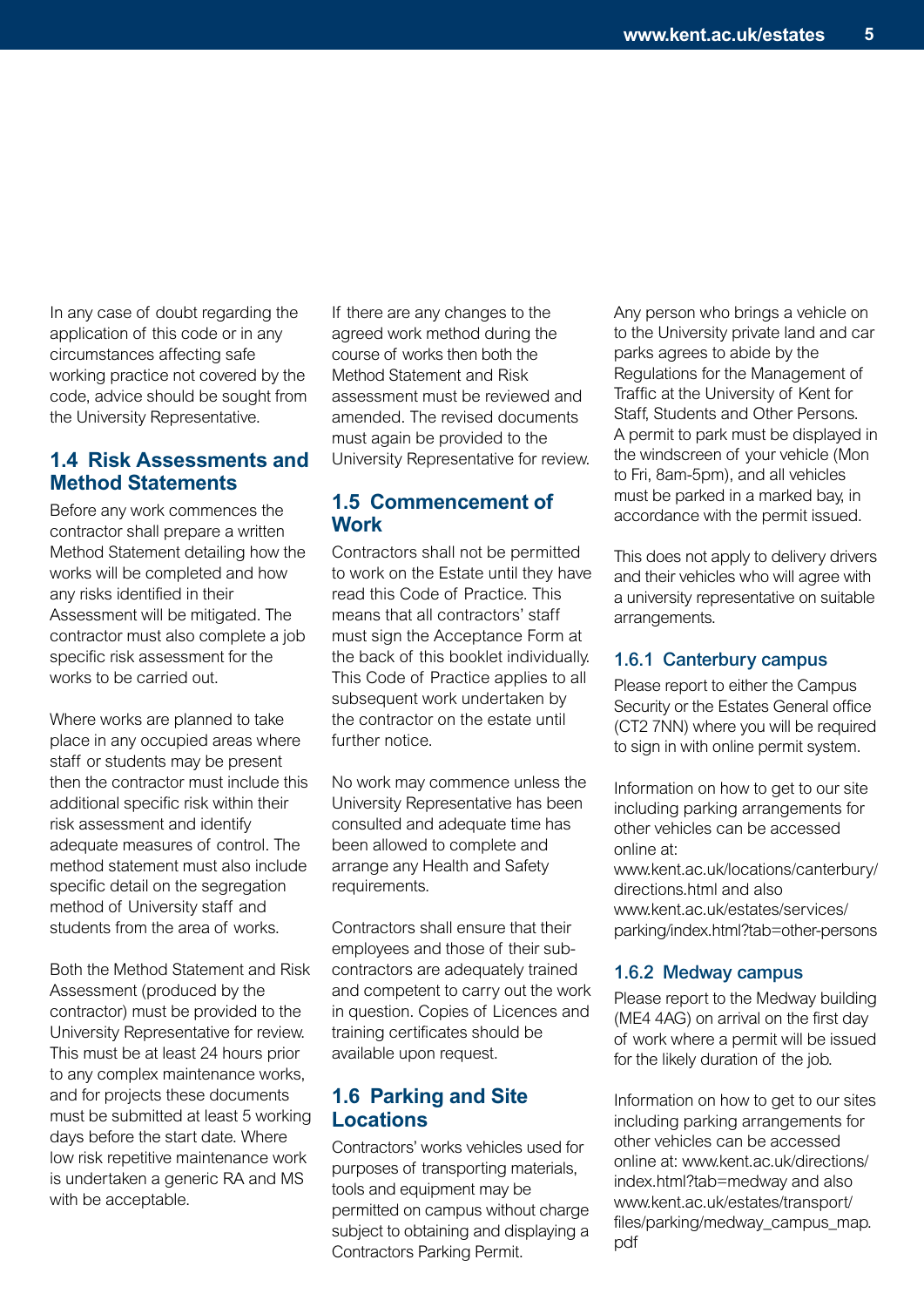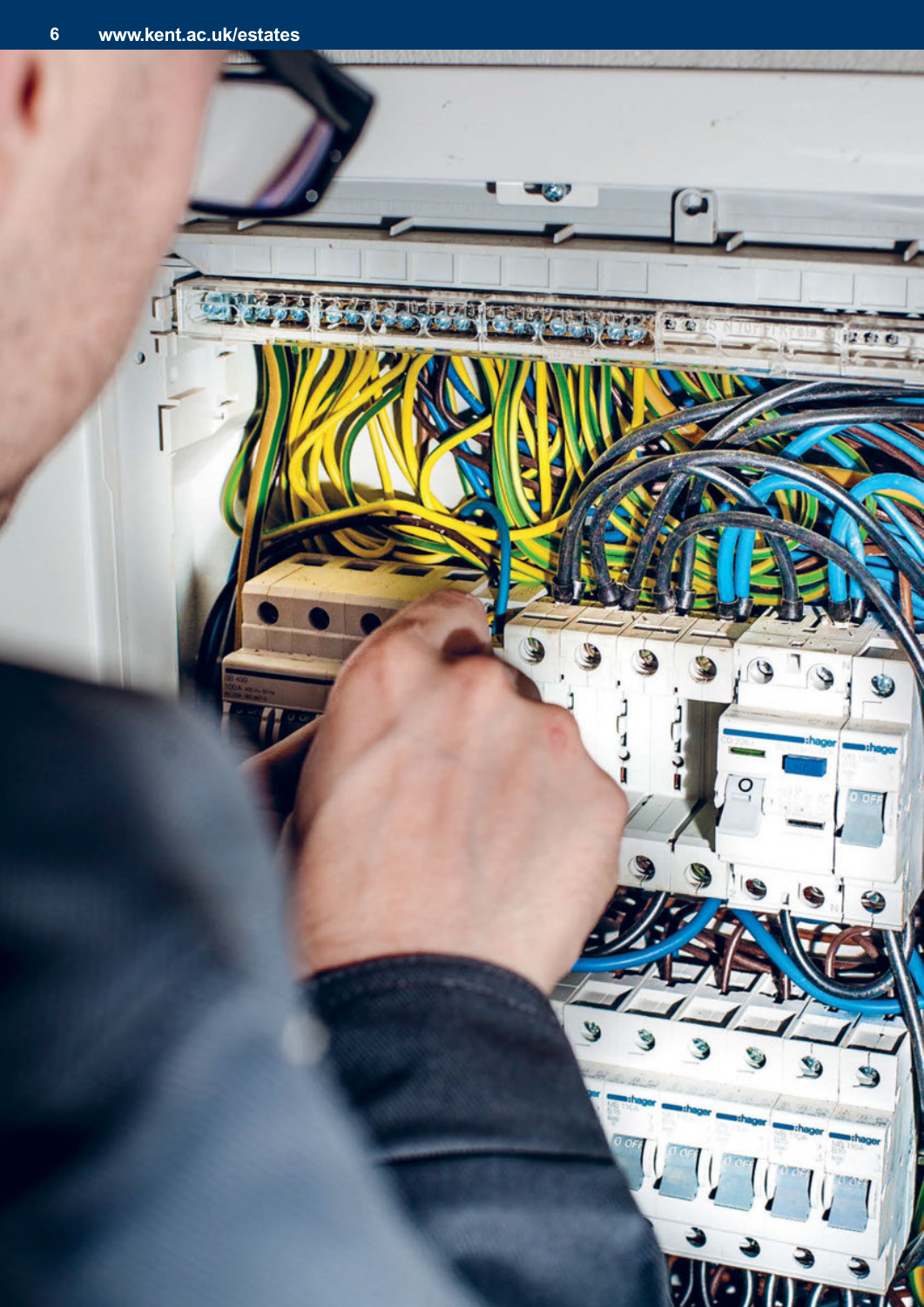### SECTION 2: GUIDANCE OF SAFE WORKING PRACTICES

#### **2.1 Signing in/out (site specific)**

#### **Canterbury campus**

All Contractors working on the Canterbury campus must sign in and out daily using the electronic contractor Register, remotely via a smartphone or by visiting Campus Security or the Estates General Office Reception. Contractors are required to follow the Signing in/out instructions (Appendix I)

#### **Medway campus**

All contractors working on the Medway campus and on the Historic Dockyard must sign in and out daily at the Medway campus Medway Building reception. On the first day of works the Contractor must liaise with their Estates FM Representative for any additional induction on potential local hazards and precautions.

**Failure to meet the signing in/out requirements of the University of Kent as set out in this procedure may result in late payment for services or refusal of payment entirely.**

#### **2.2 Permits to Work**

Where work involves particularly High Risk hazards such as:

- Working in confined spaces
- Hot works
- Work on roofs
- High and low voltage electrical work
- Working with asbestos
- Excavations
- Work in laboratories
- Working in occupied areas
- Pressure systems

OR where contractors operations are required to be co-ordinated with those of the University to ensure health and safety, then operations may need to be controlled by means of a formal 'Permit to Work' system.

Where contractors are working in buildings which are occupied by staff and students then a formal Permit to 'Work in Occupied Areas' shall be issued by the relevant University Representative who has instructed the works or their nominee. This will include a review by the University Representative of the Risk Assessment(s) and Method Statement(s) provided by the Contractor to include details of the additional safety measures required and agreed segregation of staff and students from the work area to mitigate any risks AND a declaration by the Contractor regarding the arrangements in place to minimise the risk of working in an area occupied by staff, students or members of the public.

A 'Contractor Permit to Work in Occupied Areas' may not need to be issued if the University Representative identifies that the likelihood of an incident resulting from this work is unlikely AND the duration of the works is less than one day AND there are no high risk hazards such as working in confined spaces, hot works, work on roofs, high and low voltage electrical work, working with asbestos, excavations or working in laboratories.

It is the University Representative's responsibility to make an assessment of risk and they are accountable for their decision on whether a 'Permit to Work in Occupied Areas' is required. If the University Representative decides that the 'Permit to Work in Occupied Areas' is not required based on the above criteria they should note this decision on their copy of the Contractor's Risk Assessment.

A 'Permit to Work in Occupied Areas' covers the full duration of a piece of work UNLESS: there is a break of more than 72 hours in the works at which time a new Permit to Work must be issued OR there is a change in the works which results in an increase in danger to the contractor, their staff, members of the University or others.

All other 'Permits to Work' for works involving particularly High Risk hazards are only applicable for 24 hrs as outlined in the University's Permits to Work Procedure which can be found at: www.kent.ac.uk/ estates/contractors.html

All Permits to Work for 'Working in Occupied Areas' shall be reviewed by the Estates Department's Health and Safety Advisor and copies will be sent through to the University's Safety, Health and Environment Unit.

Contractors must make themselves aware of the University's Permits to Work Procedure which can be found at www.kent.ac.uk/estates/ contractors.html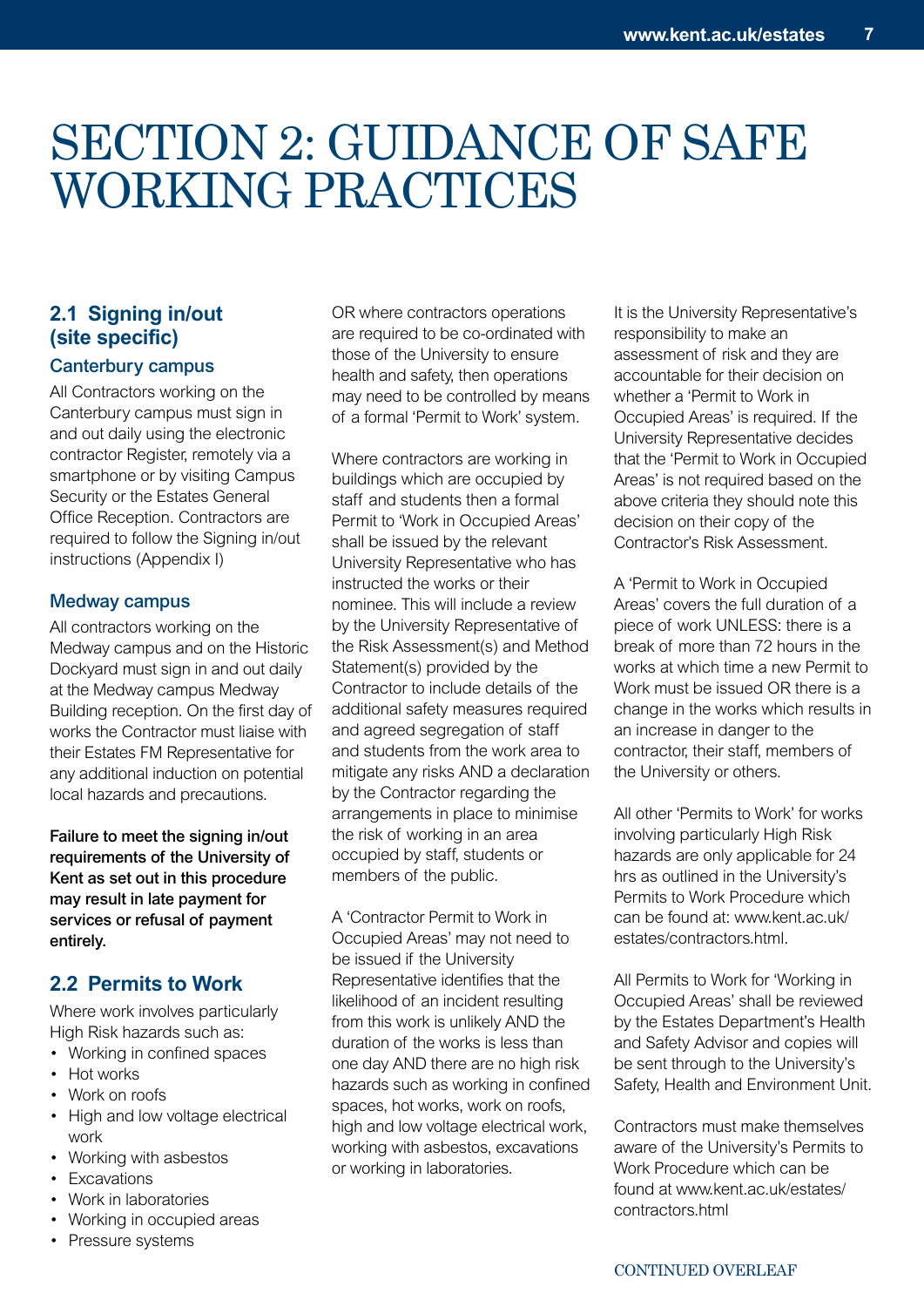### SECTION 2: GUIDANCE OF SAFE WORKING PRACTICES (CONT)

No work shall commence that falls within the categories listed above without first liaising with the University Representative who will if required issue the relevant Permit to Work.

Where staff, students, visitors or members of the public fail to abide by the contractor's safety rules and procedures or refuse to cooperate then the contractor must immediately suspend any works and report to their University Representative or nominee and advise Campus Security.

#### **2.3 Services**

Contractors must not interfere with any fire alarms, alarm wiring, fire equipment or any other safety installation provided to protect building occupants without specific permission from the University Representative. Similarly, permission must be obtained prior to the connection of any equipment to the gas, electrical, water or any other services and any relevant Permits to Work issued.

Entry to substations, switchgear and plant rooms is prohibited unless the University Representative has given permission. Specialist arrangements apply to High Voltage sub-stations.

#### **2.4 Tools and equipment**

All plant, tools and other work equipment used by contractors on the University's estate must be appropriate for the work to be undertaken, comply with all relevant legal standards and must be maintained and inspected in accordance with appropriate safety standards and statutory provisions. Tests certificates should be available on demand

All portable tools, so far as is reasonably practicable, shall be operated at 110V or less. In certain circumstances, where agreed by the University Representative, an alternative device may be used which must incorporate an earth leakage/residual current device.

Cartridge fixing tools must not be used on the University estate without the prior permission of the University Representative. Should permission be granted, they must be used in compliance with the relevant Health and Safety Executive Guidance Note.

When working in or around occupied buildings, particularly those used for teaching and examinations, contractors should be sensitive to excessive noise generated when using pneumatic and cutting tools and be prepared to carry out excessively noisy work when teaching\ examinations are not in progress by prior agreement with the University Representative.

Contractors must not use University owned plant, tools or other work equipment.

#### **2.5 Guards, fences, screens and enclosures**

Guards or fences must not be removed from any machinery or plant without the previous permission of the University Representative.

Guards or fences must not be removed while the machinery/plant is in motion or energised. They must be replaced and secured as soon as work is complete and before the machinery plant is restarted or energised. All contractors machinery and plant brought on to the University estate must comply with the regulations relating to that type of equipment and must, where appropriate, be securely guarded or fenced. Relevant equipment must meet the essential requirements of the Machinery Directive 2006/42/EC.

The contractor shall provide rigid barriers/enclosures around all working areas throughout the course of the works and shall be responsible for the maintenance of such barriers/enclosures and signage.

#### **2.6 Work above ground**

All scaffolding contractors working on the University's Estate shall be members of the National Access and Scaffolding Confederation.

When the work involves the erection of any scaffold support, shoring or similar structure the contractor is responsible for providing whatever additional safety features such as walkways, covers, warning lights, etc that may be necessary for safety.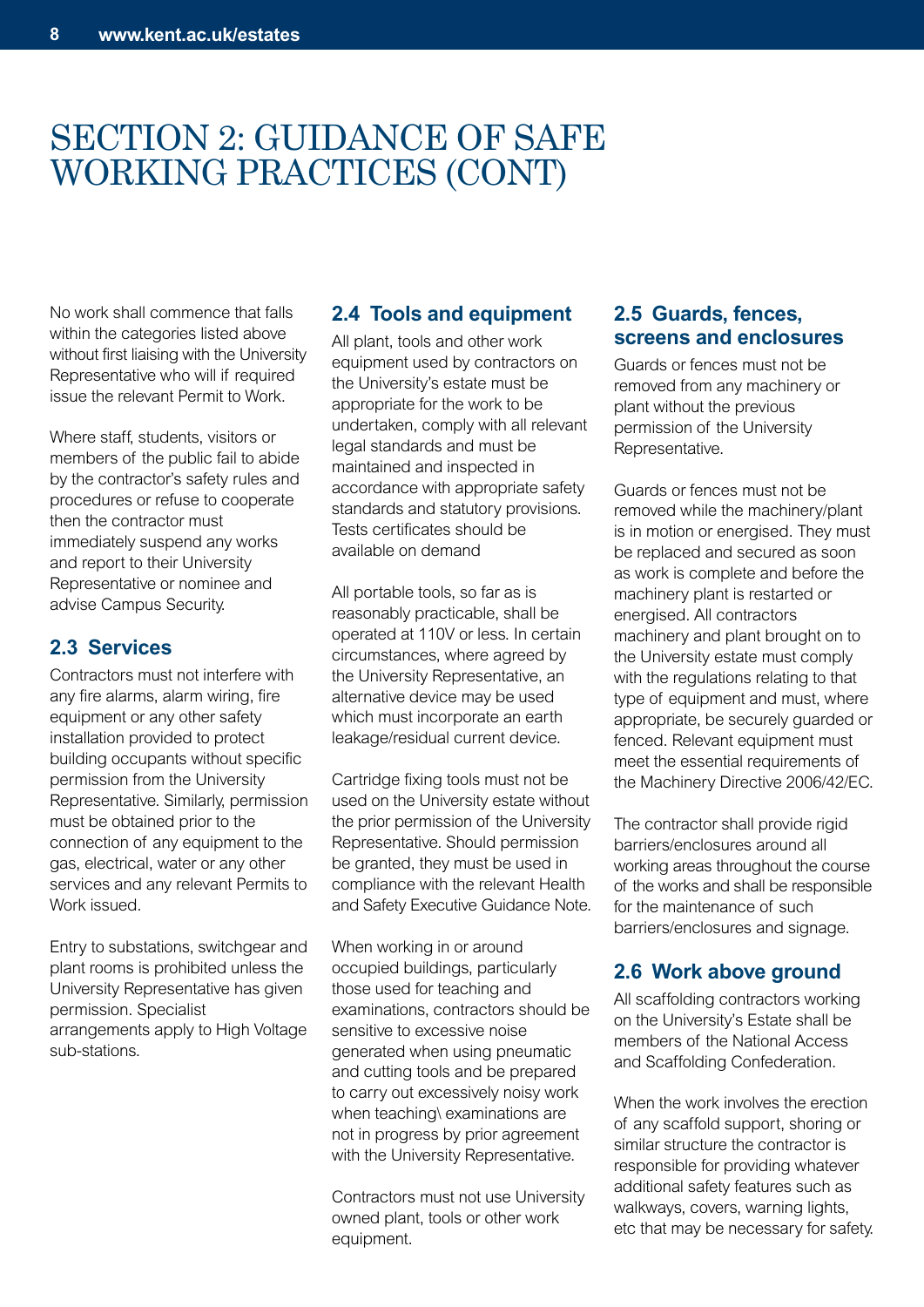Action must be taken daily to ensure safety by the removal of ladders or other means of access when work ceases.

Any scaffold must be erected and dismantled in a safe and competent manner in accordance with relevant regulations and industry guidance, in order to avoid damage to property and injury to others.

Contractors installing and using hoists etc must provide copies of test\examination certificates prior to their use. This equipment and all associated lifting attachments must be suitably rated for the maximum load that will be lifted.

Wherever possible ladders shall only be used as a means of access to a working platform or stage. The use of ladders should be strictly in accordance with the relevant Health and Safety Executive Guidance Note and British Standards. Class 3 – Domestic ladders are strictly prohibited from use.

Access to roofs is not permitted without the permission of the University Representative and completion of the relevant Permit to Work if appropriate. It is the contractor's responsibility to ensure the safety of their employees and persons below whilst working on roofs.

#### **2.7 Work below ground**

No excavations on the University's estate may be carried out without the permission of the University Representative. Whilst the Estates Department will advise as far as possible to the location of buried services, it is the contractors responsibility to ensure that adequate checks are carried out to locate any services, and to proceed with the excavation work with due care.

The work site must be made and kept safe by means of barriers, warning notices, lights etc., at all times. When work is complete, the site must be made good and any markers, protective covers and warning notices removed.

All trenches and excavations, particularly those adjacent to roads and existing buildings, must be adequately shored. Excavations should be fenced off or boarded over when work is not actually proceeding and be inspected to ensure its integrity at least every 24 hours, 7 days a week.

#### **2.8 Entry into confined spaces**

Contractor's employees may not enter any confined space without the permission of the University Representative. If permission is given, precautions stated on the Permit to Work and those outlined within Health and Safety Executive Guidance shall be strictly followed. A minimum of two employees shall be present at all times. A schedule of identified confined spaces can be found with the Permit to Work.

#### **2.9 Personal Protective Equipment (PPE)**

The contractor is responsible for providing their employees with appropriate personal protective equipment and clothing as may be required for the work being undertaken. The University may require proof of adequacy or specification of the protective equipment or clothing provided.

The contractor shall ensure that their employees when necessary wear the correct PPE.

#### **2.10 Control of pollution**

Contractors shall not deposit any waste, chemical or other substance into any drains, skips or bins on the University's estate, unless the University Representative has granted permission.

#### **2.11 Environmental protection**

The University operates an Environmental Management System certified to ISO14001:2015. Our Environment Policy applies to all activities under the control of the University and can be found at www.kent.ac.uk/safety/env/pages/ env-policy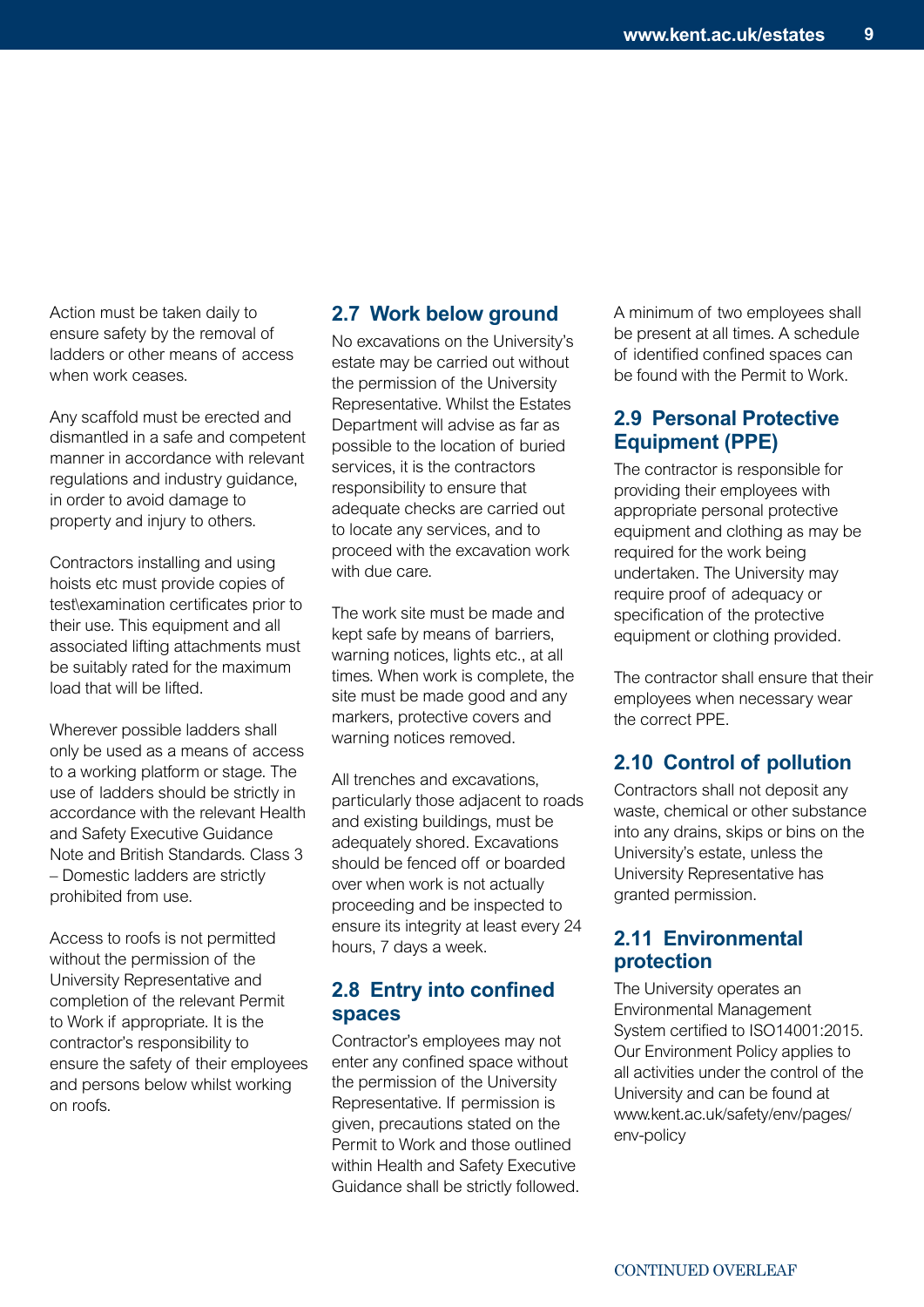### SECTION 2: GUIDANCE OF SAFE WORKING PRACTICES (CONT)

Where applicable, contractors shall ensure that they:

- Prevent pollution and be suitable prepared for emergencies (if oils or other hazardous/polluting liquids are used on site, contractors should carry the appropriate spill kits)
- Do not deposit any waste, chemical or other substance into any drains, skips or bins on the University estate, unless the University Representative has granted permission
- Minimise emissions to air from paints, solvents, vehicles and machinery through good management practice
- Prevent detriment to green spaces, biodiversity and amenity
- Avoid or minimise environmental nuisances (noise, dust)
- Avoid wasting energy, water, materials or other resources.

In the event of a spill or accidental release of hazardous liquids, either:

- Contain and clean up the spilled material in accordance with local procedures and notify the University representative of the incident
- If you are unable to deal with the incident on site please contact campus security immediately on 01227 823333.

#### **2.12 Asbestos**

The University has a separate Guidance Note 'Working with Asbestos' which identifies procedures for the identification and removal of asbestos in line with the University's Asbestos Policy.

Whilst the University takes steps to ensure that contractors will not encounter asbestos unexpectedly, it cannot be guaranteed. The Asbestos Register has been prepared from a Management Survey and subsequent audits and does not identify asbestos that may be hidden or could be uncovered during demolition or internal structural alterations. Where access has not been obtained it should be presumed that asbestos containing materials are present, until proved otherwise. All associated precautions should be adhered to.

Where contractors unexpectedly encounter material they suspect to be or to contain asbestos, work should be stopped immediately and the University Representative informed.

#### **2.13 Road safety**

The University estate presents danger in respect of road safety and drivers are expected to exercise a high degree of care. The presence of large numbers of young people must be constantly borne in mind. Contractors should note that a Public Highway (Giles Lane) bisects the site. Parking on the University estate is subject to University regulations. Advice as to parking arrangements should be made with the University Representative.

Contractors shall ensure that all construction site vehicles and plant are operated by trained and competent persons, and are adequately maintained and used in accordance with recommended guidance and safe working practices (also see 1.7).

#### **2.14 Fire safety and emergency procedures**

The integrity of fire alarm systems and escape routes must be maintained in any occupied building at all times. Escape routes must be kept free from obstructions and combustible materials. When work involves the breaking through of fire compartments, the break through point should be suitably fire stopped immediately. If in doubt the University Representative should be consulted prior to commencing work.

Smoking is strictly prohibited within University buildings and within 5 metres of their perimeter, except in designated areas adjoining licensed premises.

The use of flame, naked lights or the application of heat in activities such as welding and burning is prohibited unless the necessary Permit to Work has been issued by Maintenance management or Capital Projects teams. Highly flammable solvents, or materials containing highly flammable solvents, may only be used after seeking prior permission from the University Representative.

Contractors must obey alarm signals whilst on the University estate and make themselves aware of local fire procedures. They must report to the Incident Coordinator (Campus Security, wearing red Hi-Viz vest) after the building has been evacuated following an emergency.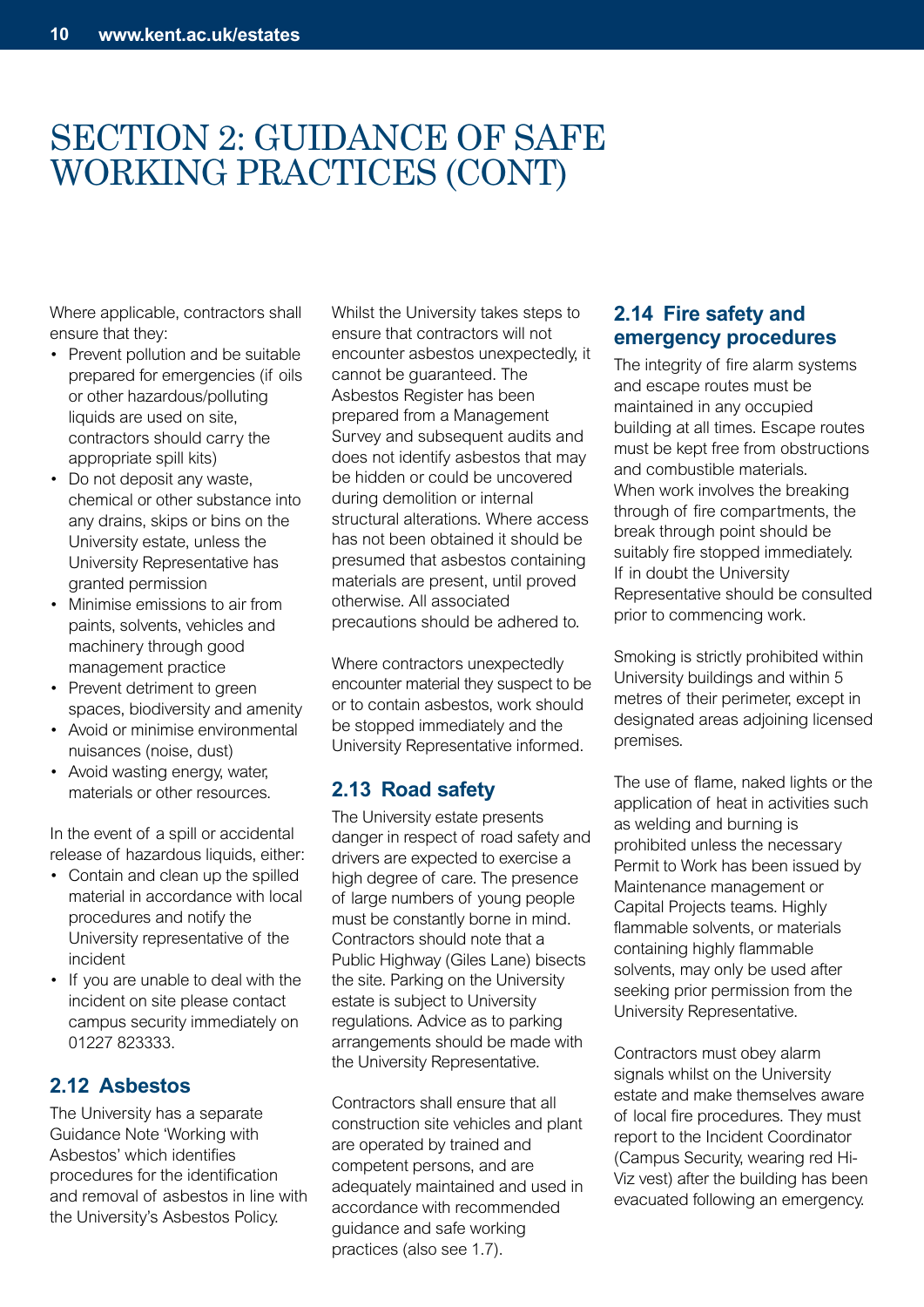Contractors should be aware that University staff and students would regard accidental tripping of fire alarms by their work activities as a genuine emergency and the building will be evacuated immediately. The Contractor should make every effort to ensure that such false alarms are not caused. The location of automatic detection devices and the work to be undertaken must be considered prior to starting work and the University Representative advised if there is any likelihood of a false alarm being caused. Automatic detectors must not be covered at any time without written authorisation by the University Representative, who will preferably arrange for the detectors to be isolated electronically rather than by covering and specify/agree arrangements to compensate for detectors temporarily out of service (fire watching). If covers are used they must be removed by the end of the agreed period and in any event before completion of the works and handover.

#### **2.15 Emergency calls for fire and ambulance**

If it is necessary to summon the Fire Brigade or Ambulance Service telephone Campus Security on 3333 from the nearest telephone. Should your employee be in an area where there is no telephone then they may ring 999 direct via a mobile telephone and contact 01227 823333 as soon as possible after making the emergency call.

The contractor shall ensure that provision is made to comply with the First Aid Regulations.

#### **2.16 Reporting of accidents and dangerous occurrences**

Whilst contractors have responsibilities for recording and reporting injuries and dangerous occurrences to their employees, such incidences should also be reported immediately to the University Representative and the University accident report form completed

#### **2.17 Departmental rules**

Special rules apply to access and to work carried out in some departments in relation to work in laboratories. These must be followed by all contractors' employees, and will be notified to the contractor by the University Representative.

#### **2.18 Safety and warning signs**

Contractors must ensure that they prominently display the appropriate safety signs and notices in accordance with the relevant regulations. Contractors should note the importance of providing advanced warning signs to the users of the campus which should include contact information.

#### **2.19 Hazardous/harmful substances and materials**

Contractors shall ensure that any hazardous substances are used in accordance with the appropriate legislation and manufacturers recommendations and requirements. The University Representative will require a risk assessment and method statement to be prepared and approved prior to commencement of the work. Data sheets for hazardous or harmful substances and materials shall be kept on site.

#### **2.20 Welfare facilities**

Contractors are responsible for providing all site welfare facilities as required by the relevant regulations. However, the University Representative may allow in certain circumstances that the University's WC facilities and various restaurant and café facilities be used. Contractors may only use these facilities if suitably dressed and clean and where pre-approval has been granted.

#### **2.21 Waste**

Contractors are responsible for their own waste and must not use the University's facilities (waste compounds, wheelie bins, skips) except for minor personal items via local litter bins, eg food packaging.

Unless within a fenced compound operated by the contractor, all skips must be marked/signed according to the University's scheme.

Open skips and any other combustible waste (or materials) must be situated at least 8 metres from any building. Closed, fire resisting skips may be sited closer to buildings but arrangements must be in place to ensure they remain locked and secure.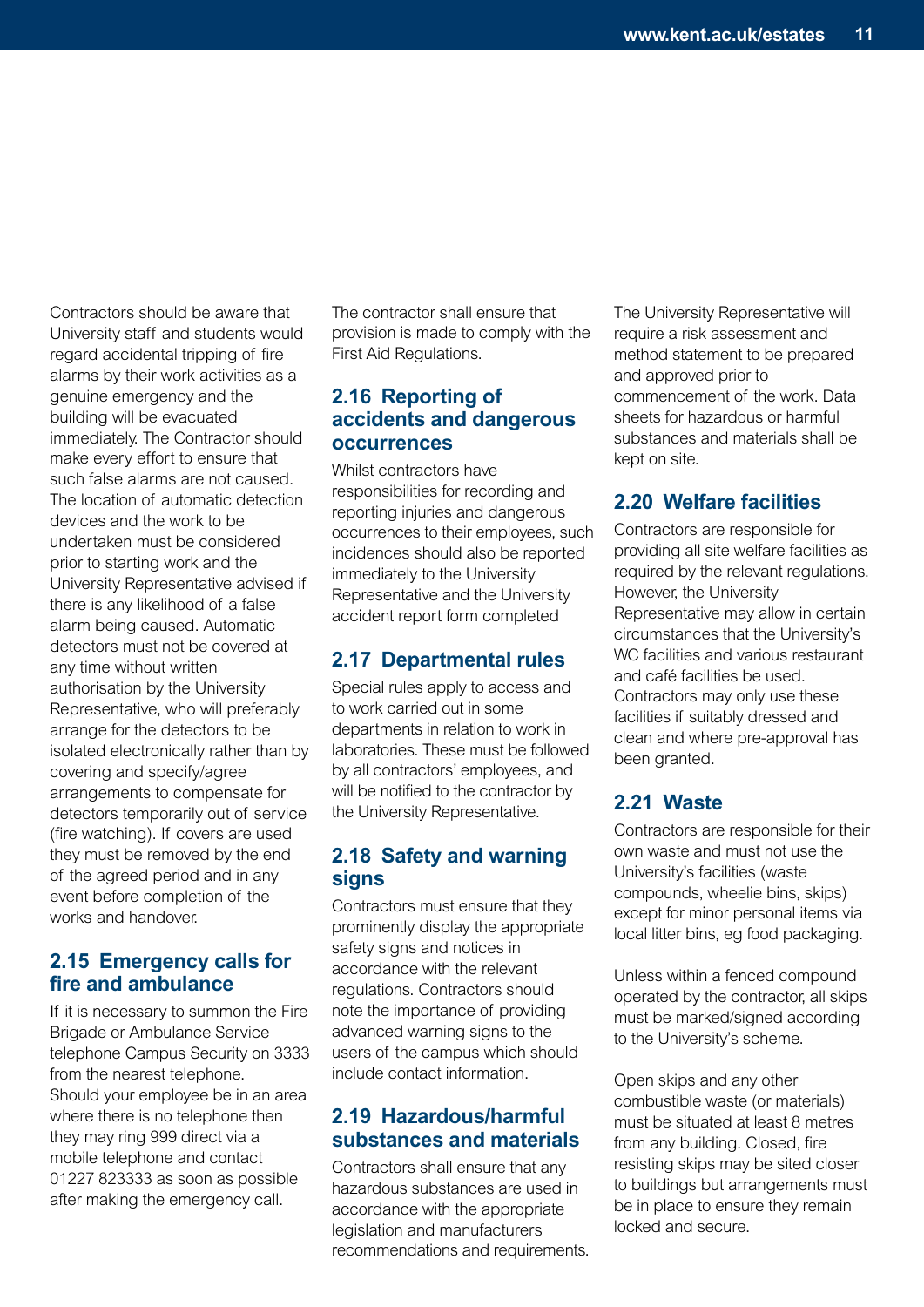### APPENDIX I

#### **Electronic contractor register signing in/out instructions (Canterbury campus)**

**If you require a paper parking permit and or ID pass, you must sign in at Campus Security or at the Estates General Office Reception.**

#### **Step 1**

Go to the Estates website (www.kent.ac.uk/estates) and select the 'Contractor Sign IN/ OUT' heading from the menu on the left.

#### **Step 2**

Tap on the 'Sign IN' button.

Sign IN

#### **Step 3**

Select the heading which meets your current situation:

#### I have a valid parking permit & ID

#### I have an ID pass and don't require a parking permit

#### I need a parking permit & ID

(You must be located in the Security/ Transport building in order to submit this form and to be issued with a free parking permit)

#### I need an ID pass

(You must be located in the Security/ Transport building in order to submit this form and to be issued with a free parking permit)

**If this is the first time you have signed on-site electronically, you will need to set a unique 4x digit pin. You should enter your pin in the 'pin number' field and then complete steps 4 to 7 below. the next time you sign in, enter your pin and then select your name from the drop down list to enable faster sign-in.**

#### **Step 4**

Complete the form fields within the 'Personal details' tab.

#### **Step 5**

Complete the 'Vehicle and visit details' tab.

#### **Step 6**

Read the Terms & Conditions tab.

Expand the Terms, Conditions and Regulation details by clicking on the headings.

**Terms & conditions** 

**Contractor Terms & Conditions** 

Regulations

#### **Step 7**

Tick the checkboxes to confirm you:

| By submitting this form as a contractor, you are agreeing to the following:                                                                                                                                 |                                                                                                                                                                              |  |
|-------------------------------------------------------------------------------------------------------------------------------------------------------------------------------------------------------------|------------------------------------------------------------------------------------------------------------------------------------------------------------------------------|--|
|                                                                                                                                                                                                             |                                                                                                                                                                              |  |
|                                                                                                                                                                                                             | You accept responsibility for carrying out the work specified and no other work will be undertaken.                                                                          |  |
|                                                                                                                                                                                                             | You will wear your contractor ID pass at all times and will retain possession of any Permits to Work issued.                                                                 |  |
|                                                                                                                                                                                                             | Declare work will be completed and the work area will be left in a clean and tidy condition.                                                                                 |  |
|                                                                                                                                                                                                             | Abide by the University's Traffic Regulations if using or parking a vehicle on campus. (A copy of these<br>regulations can be provided on request)                           |  |
|                                                                                                                                                                                                             | Vehicle permits are issued in accordance with these regulations.                                                                                                             |  |
|                                                                                                                                                                                                             | Failure to comply may result in a Parking Charge Notice being issued.                                                                                                        |  |
|                                                                                                                                                                                                             | Agree to return any Permits To Work issued and sign off campus before leaving site.                                                                                          |  |
|                                                                                                                                                                                                             | Will ensure that you comply with the conditions outlined below                                                                                                               |  |
| Contractor must comply with all relevant Health &<br>Safety Law and Company Health and Safety Rules<br>and provide copies of the Method Statement and<br>Risk Assessment on request.                        | Faulty tools and equipment must not be brought onto<br>site.                                                                                                                 |  |
| All persons under your control shall be competent to                                                                                                                                                        | Suitable personal protective equipment shall be worn<br>when necessary and must be properly maintained                                                                       |  |
| undertake their works safely.                                                                                                                                                                               | 110V CTE electrical tools are preferred. If 240V tools are                                                                                                                   |  |
| A Safe System of Work shall be agreed with your<br>contact before any work commences and may not be<br>changed without prior permission.                                                                    | used, they must be double-insulated and RCD-protected.<br>All extension leads must be properly terminated with the<br>appropriate plugs/ sockets and be otherwise uniointed. |  |
| Contractors are responsible for making sure that all<br>persons under their control know the premises and<br>the location of the appropriate type of portable fire<br>appliance nearest to their work area. | All portable and transportable electrical equipment,<br>pressure systems and climbing safety equipment shall be<br>within their current safety certification period.         |  |

Tick the checkbox to confirm you have read and will abi de by the terms and conditions and re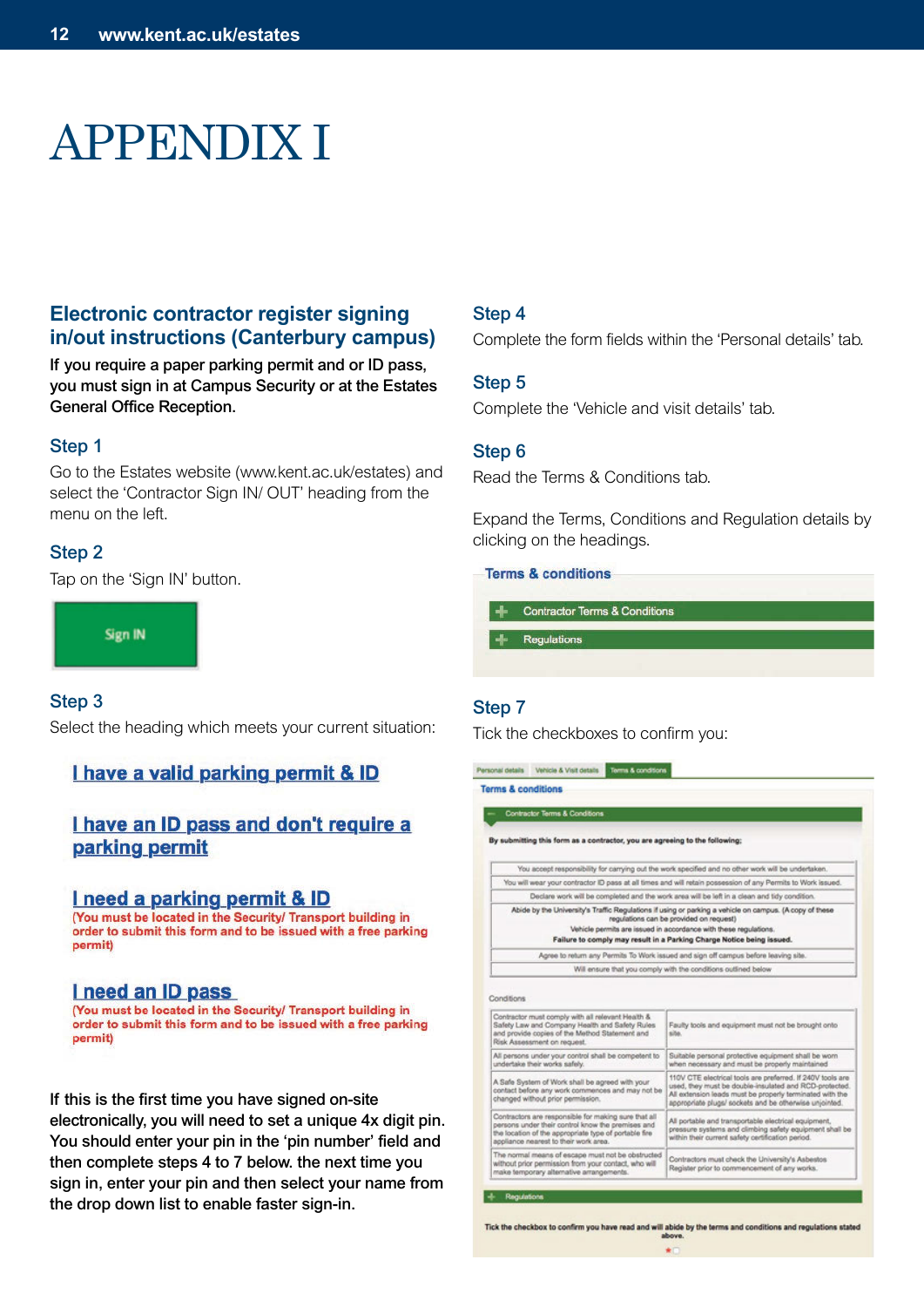- Have read, received and understood the 'Estates Department's Code of Safe Working Practice'
- Agree to abide by the Terms & Conditions stated
- Will or will not be carrying out any works which require a 'Permit to work'.

#### **Step 8**

#### **Submit the form**

Once you have completed all required form information, click on 'Submit' to confirm your site attendance and to send the form to Campus Security and Transport teams. If at any stage you attempt to submit the form without completing all required fields, you will be presented with error messages.

#### Mobileio 8 Meis detaile

| Date of visit                    |   | ₩ 11/05/2017          |    |      |    |      |  |  |
|----------------------------------|---|-----------------------|----|------|----|------|--|--|
| Time on-site                     |   | * 10:15               |    |      |    |      |  |  |
| <b>Expected time</b><br>off-site |   | ★ ∞ 回 ∞ 回             |    |      |    |      |  |  |
| Nature of visit                  |   | * (Select)            |    | B    |    |      |  |  |
| Name of University *<br>contact  |   |                       |    |      |    |      |  |  |
| <b>Work location</b>             |   | * dielect a building) |    |      | B. | Help |  |  |
| Vehicle registration *           |   |                       |    |      |    |      |  |  |
| <b>Parking permit</b><br>number  | ۰ |                       | d. | Help |    |      |  |  |
| Specific details of<br>visit     |   |                       |    |      |    |      |  |  |

Once you have submitted the form, a confirmation message will appear on the screen. This will include details of the next step(s).

If you entered an email address when you signed in, you will also receive a confirmation sign-in email.

**Campus Security and the Transport Team will review your sign-in form before issuing you with a parking permit and/ or ID pass. (If one or both were requested)**

#### **IMPORTANT**

**You must sign on and off-site as soon as you arrive/ leave EVERYDAY even if you have a valid ID and permit to park.**

Paper permits and passed will last either one day or until the end of the current week.

You can sign on and off-site remotely using your smartphone (when connected to our 'Guest WIFI') or by using one of the machines in the following locations:

- Estates General Office Reception
- Campus Security

#### **Signing off-site**

If you have no keys, equipment or permit to work forms to return, you can sign off-site remotely using your smartphone in one of two ways;

#### **Option 1**

If you entered your email address when you signed in, you can sign-out instantly by clicking on the 'sign-out' button you received within the confirmation sign-in email.

#### **Option 2**

Visit the Estates website (www.kent.ac.uk/estates) and select the 'Contractor Sign IN/ OUT' heading from the menu on the left. Click on the 'sign OUT' button and follow the instructions on screen. **(You will be required to enter your pin when signing-out in this way)**

Alternatively, visit one of the locations mentioned above to use one of our machines. **(You will be required to enter your pin when signing-out in this way)**

|            | <b>Sign OUT</b>       |   |
|------------|-----------------------|---|
| Contractor | (Select a contractor) | B |
| PIN        |                       |   |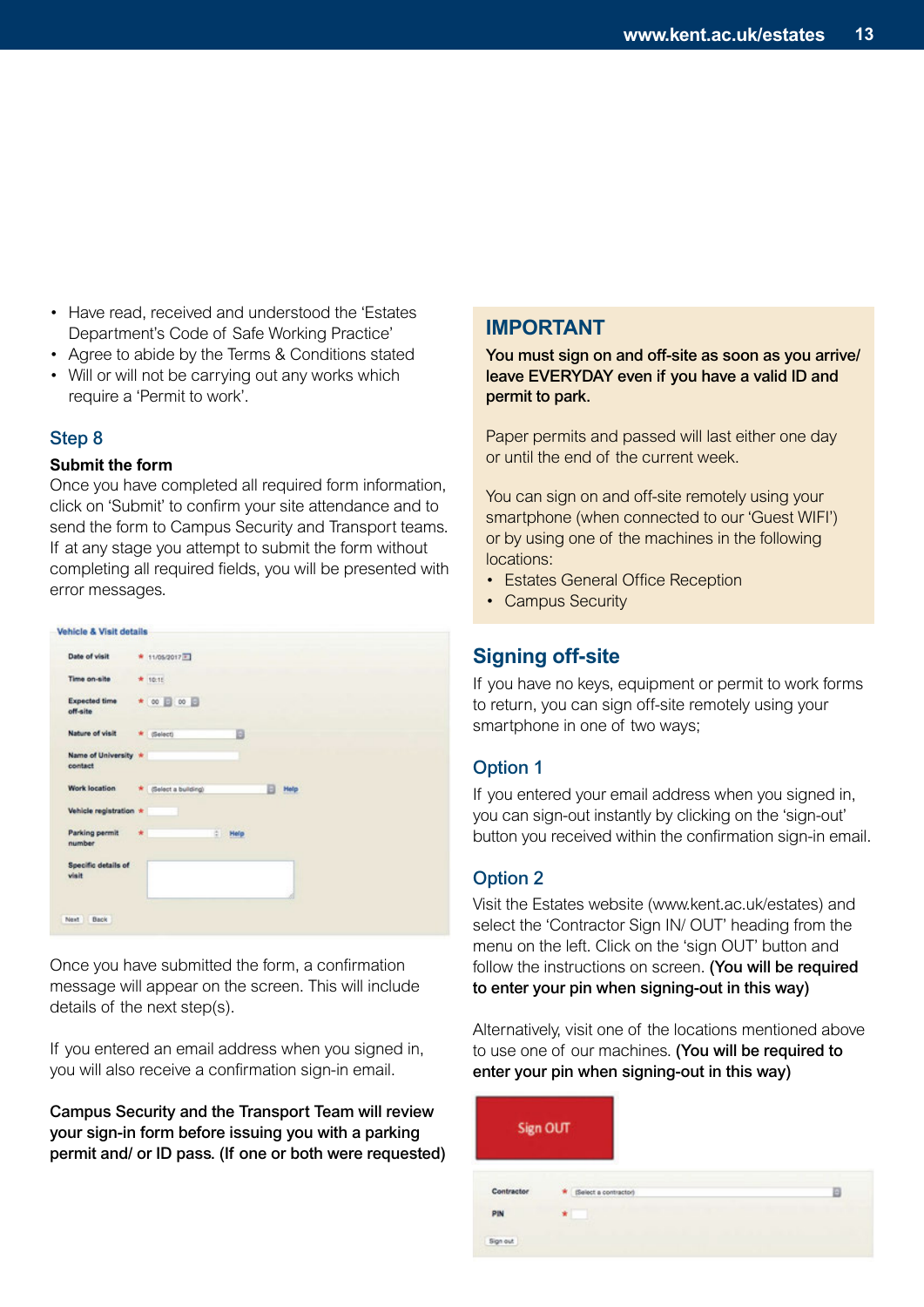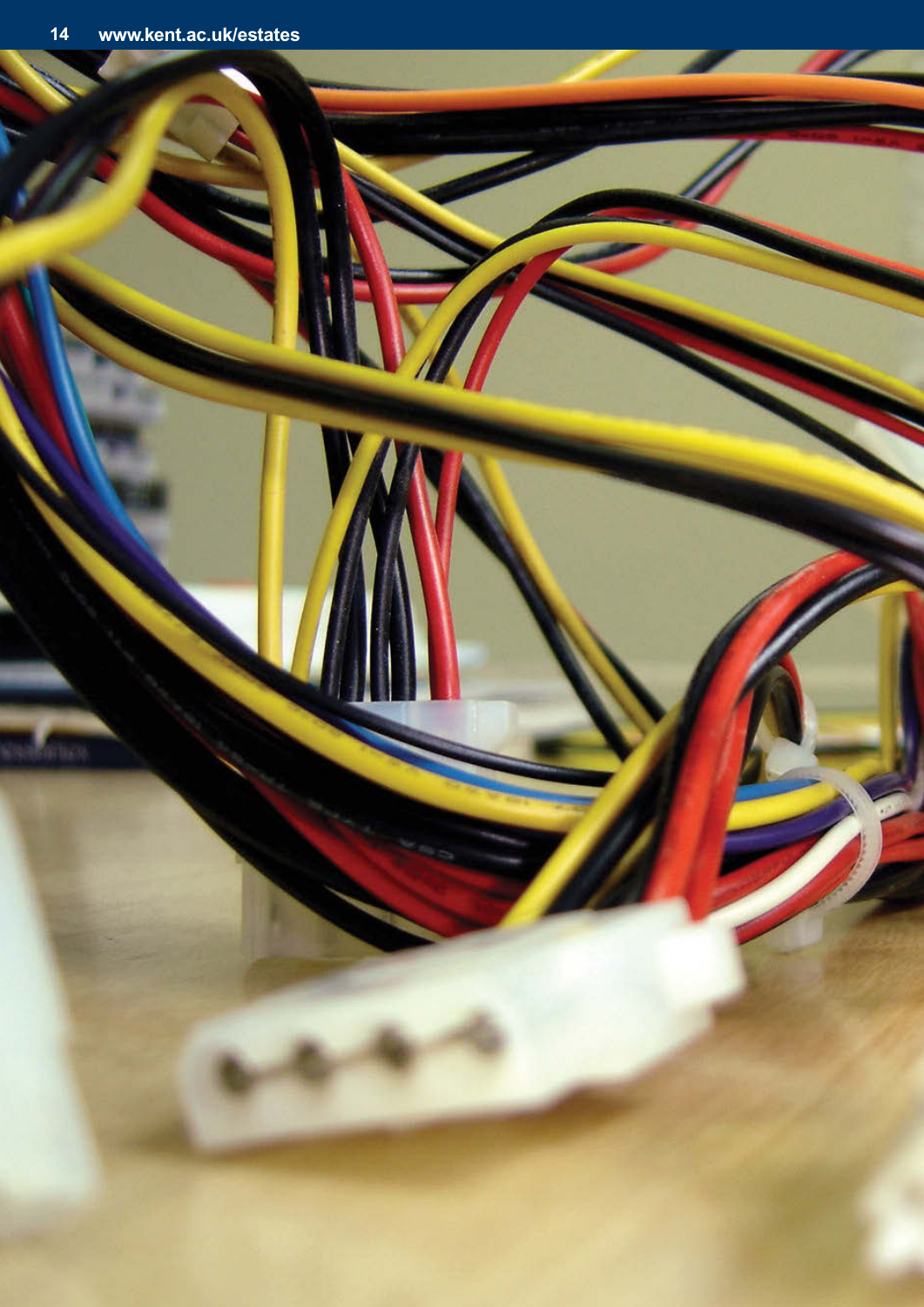# University of Kent

Estates Department

### **Code of Safe Working Practices for Contractors Acceptance Form**

This form must be completed and signed by every contractor prior to undertaking any construction, maintenance or other similar works on the University's estate.

The completed form should be sent to: Estates Department General Office University of Kent **Canterbury** Kent CT2 7NN

- I have received a copy of the University's Code of Safe Working Practices for Contractors undertaking work on the University estate.
- I have read the Code of Practice referred to above and understood the requirements and expectations of the University.
- I agree to comply with all current legislation governing construction works and associated activities and the specific rules and procedures detailed in the University's Code of Practice.
- I understand that any contravention/breach of relevant health and safety legislation and the specific rules and procedures detailed in the University's Code of Practice may lead to termination of the contract and removal from the University's approved list of contractors.

| Signed:                      |  |
|------------------------------|--|
| Name:<br>(in BLOCK CAPITALS) |  |
| Designation:<br>(job title)  |  |
| Company name: _____          |  |
| Dated:                       |  |